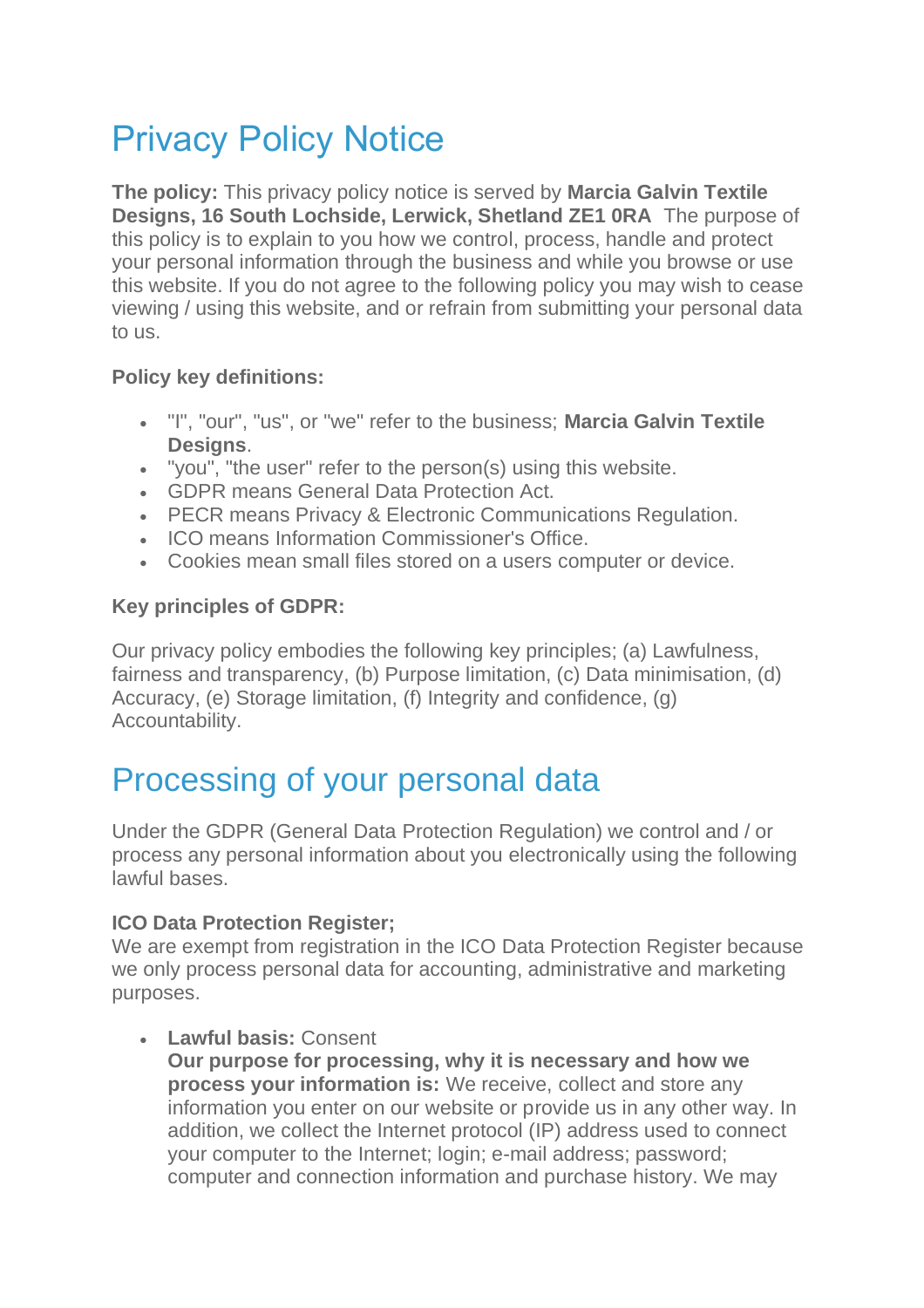use software tools to measure and collect session information, including page response times, length of visits to certain pages, page interaction information, and methods used to browse away from the page. We also collect personally identifiable information (including name, email, password, communications); payment details (including credit card information), comments, feedback, product reviews, recommendations, and personal profile. When you conduct a transaction/purchase on our website, as part of the process, we collect personal information you give us such as your name, address and email address. Your personal information will be used for the specific reasons stated above only. **Data retention period:** We will continue to process your information under this basis until you withdraw consent or it is determined your consent no longer exists.

**Sharing your information:** Our company is hosted on the Wix.com platform. Wix.com provides us with the online platform that allows us to sell our products and services to you. Your data may be stored through Wix.coms data storage, databases and the general Wix.com applications. They store your data on secure servers behind a firewall. All direct payment gateways offered by Wix.com and used by our company adhere to the standards set by PCI-DSS as managed by the PCI Security Standards Council, which is a joint effort of brands like Visa, MasterCard, American Express and Discover. PCI-DSS requirements help ensure the secure handling of credit card information by our store and its service providers.

If, as determined by us, the lawful basis upon which we process your personal information changes, we will notify you about the change and any new lawful basis to be used if required. We shall stop processing your personal information if the lawful basis used is no longer relevant.

## Your individual rights

Under the GDPR your rights are as follows. You can read more about [your](https://ico.org.uk/for-organisations/guide-to-the-general-data-protection-regulation-gdpr/individual-rights/)  [rights in details here;](https://ico.org.uk/for-organisations/guide-to-the-general-data-protection-regulation-gdpr/individual-rights/)

- the right to be informed:
- the right of access;
- the right to rectification;
- the right to erasure:
- the right to restrict processing;
- the right to data portability;
- the right to object; and
- the right not to be subject to automated decision-making including profiling.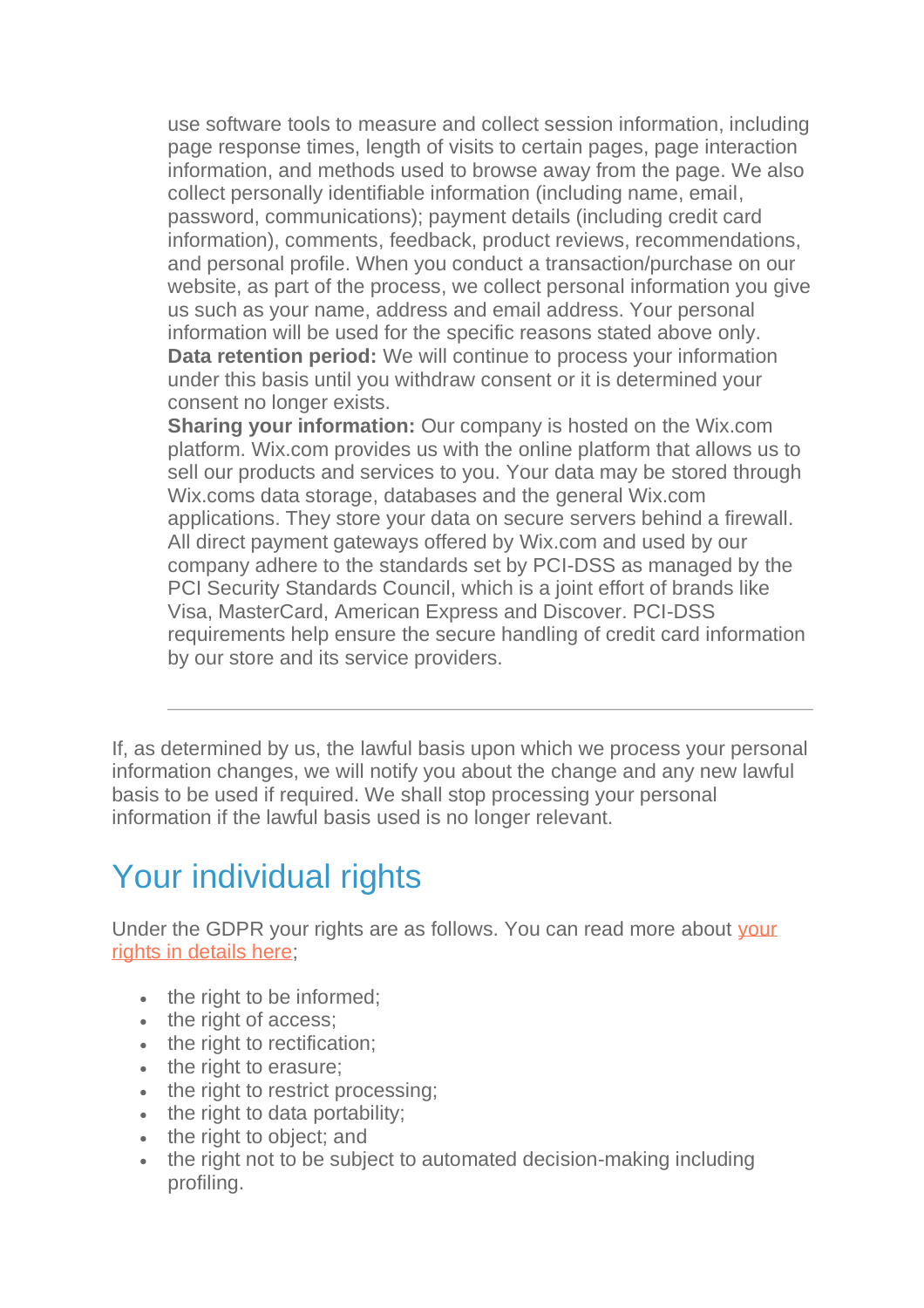You also have the right to complain to the ICO [www.jco.org.uk] if you feel there is a problem with the way we are handling your data.

We handle subject access requests in accordance with the GDPR.

### Internet cookies

We use cookies on this website to provide you with a better user experience. We do this by placing a small text file on your device / computer hard drive to track how you use the website, to record or log whether you have seen particular messages that we display, to keep you logged into the website where applicable, to display relevant adverts or content, referred you to a third party website.

Some cookies are required to enjoy and use the full functionality of this website.

We use a cookie control system which allows you to accept the use of cookies, and control which cookies are saved to your device / computer. Some cookies will be saved for specific time periods, where others may last indefinitely. Your web browser should provide you with the controls to manage and delete cookies from your device, please see your web browser options.

Cookies that we use are;

• Google Analytics

## Data security and protection

We ensure the security of any personal information we hold by using secure data storage technologies and precise procedures in how we store, access and manage that information. Our methods meet the GDPR compliance requirement.

### Fair & Transparent Privacy Explained

We have provided some further explanations about user privacy and the way we use this website to help promote a transparent and honest user privacy methodology.

### Sponsored links, affiliate tracking & commissions

Our website may contain adverts, sponsored and affiliate links on some pages. These are typically served through our advertising partners; Google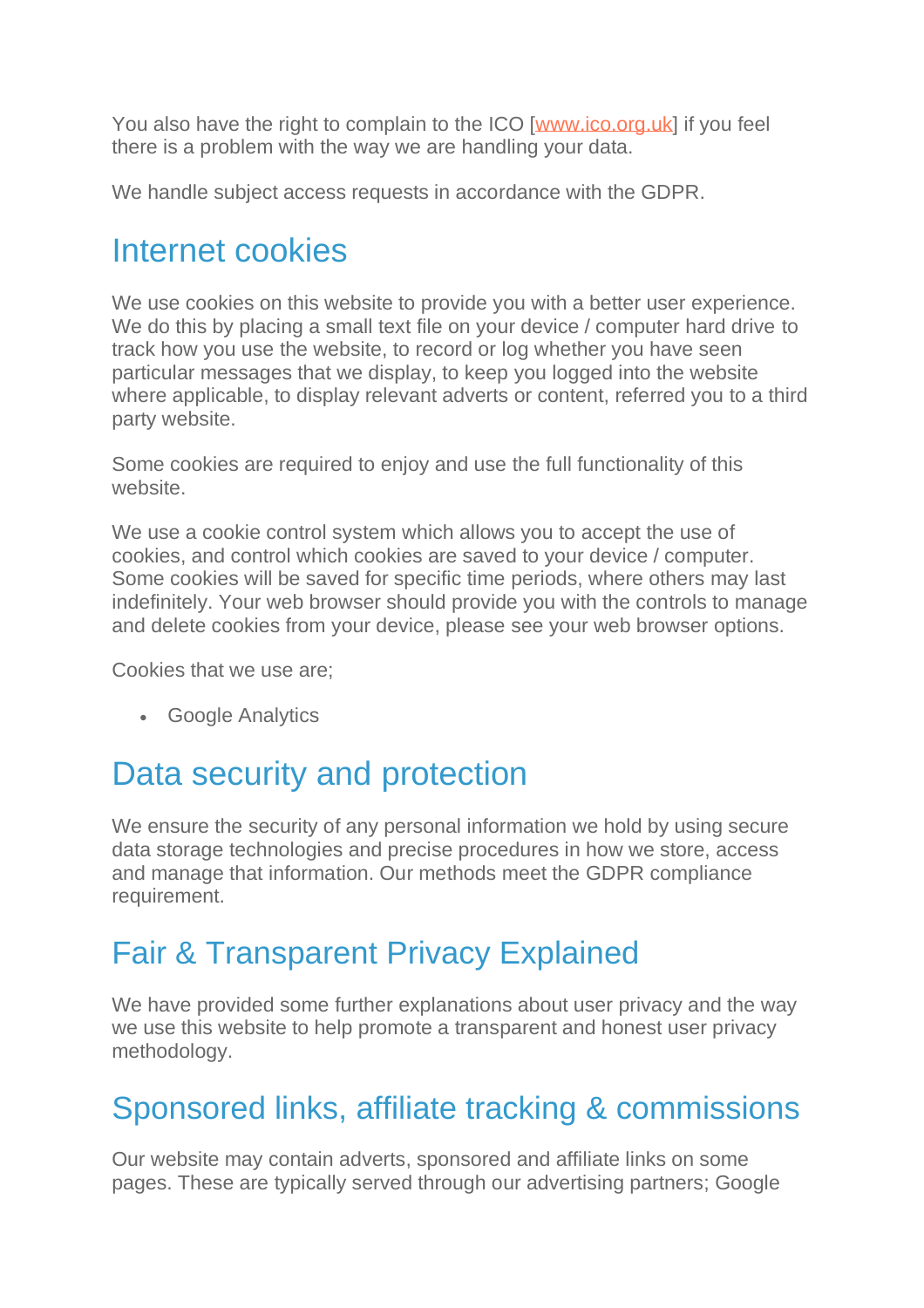Adsense, eBay Partner Network, Amazon Affiliates, or are self served through our own means. We only use trusted advertising partners who each have high standards of user privacy and security. However we do not control the actual adverts seen / displayed by our advertising partners. Our ad partners may collect data and use cookies for ad personalisation and measurement. Where ad preferences are requested as 'non-personalised' cookies may still be used for frequency capping, aggregated ad reporting and to combat fraud and abuse.

Clickable sponsored or affiliate links may be displayed as a website URL like this; [www.jamieking.co.uk/GDPR-and-Brexit](http://jamieking.co.uk/blog/digital-business/my-biz/gdpr-and-brexit-deal-impact.php) or as a titled text link like this: [Privacy Policy Generator Tool.](http://jamieking.co.uk/blog/cyber-security/policies/privacy-policy-generator.php)

Clicking on any adverts, sponsored or affiliate links may track your actions by using a cookie saved to your device. You can read more about cookies on this website above. Your actions are usually recorded as a referral from our website by this cookie. In most cases we earn a very small commission from the advertiser or advertising partner, at no cost to you, whether you make a purchase on their website or not.

We use advertising partners in these ways to help generate an income from the website, which allows us to continue our work and provide you with the best overall experience and valued information.

If you have any concerns about this we suggest you do not click on any adverts, sponsored or affiliate links found throughout the website.

#### Email marketing messages & subscription

We do not use email marketing or subscription at present, if this changes then

this privacy policy will be updated.

#### Resources & further information

- Overview of the GDPR [General Data Protection Regulation](https://ico.org.uk/for-organisations/data-protection-reform/overview-of-the-gdpr/)
- [Data Protection Act 2018](http://www.legislation.gov.uk/ukpga/2018/12/contents/enacted)
- [Privacy and Electronic Communications Regulations 2003](http://www.legislation.gov.uk/uksi/2003/2426/contents/made)
- [The Guide to the PECR 2003](https://ico.org.uk/for-organisations/guide-to-pecr/)
- **[Twitter Privacy Policy](http://twitter.com/privacy)**
- [Facebook Privacy Policy](http://www.facebook.com/about/privacy/)
- [Google Privacy Policy](http://www.google.com/privacy.html)
- [Linkedin Privacy Policy](http://www.linkedin.com/static?key=privacy_policy)
- [Mailchimp Privacy Policy](http://mailchimp.com/legal/privacy/)
- [Privacy Notice Generator](http://jamieking.co.uk/blog/cyber-security/policies/privacy-policy-generator.php)